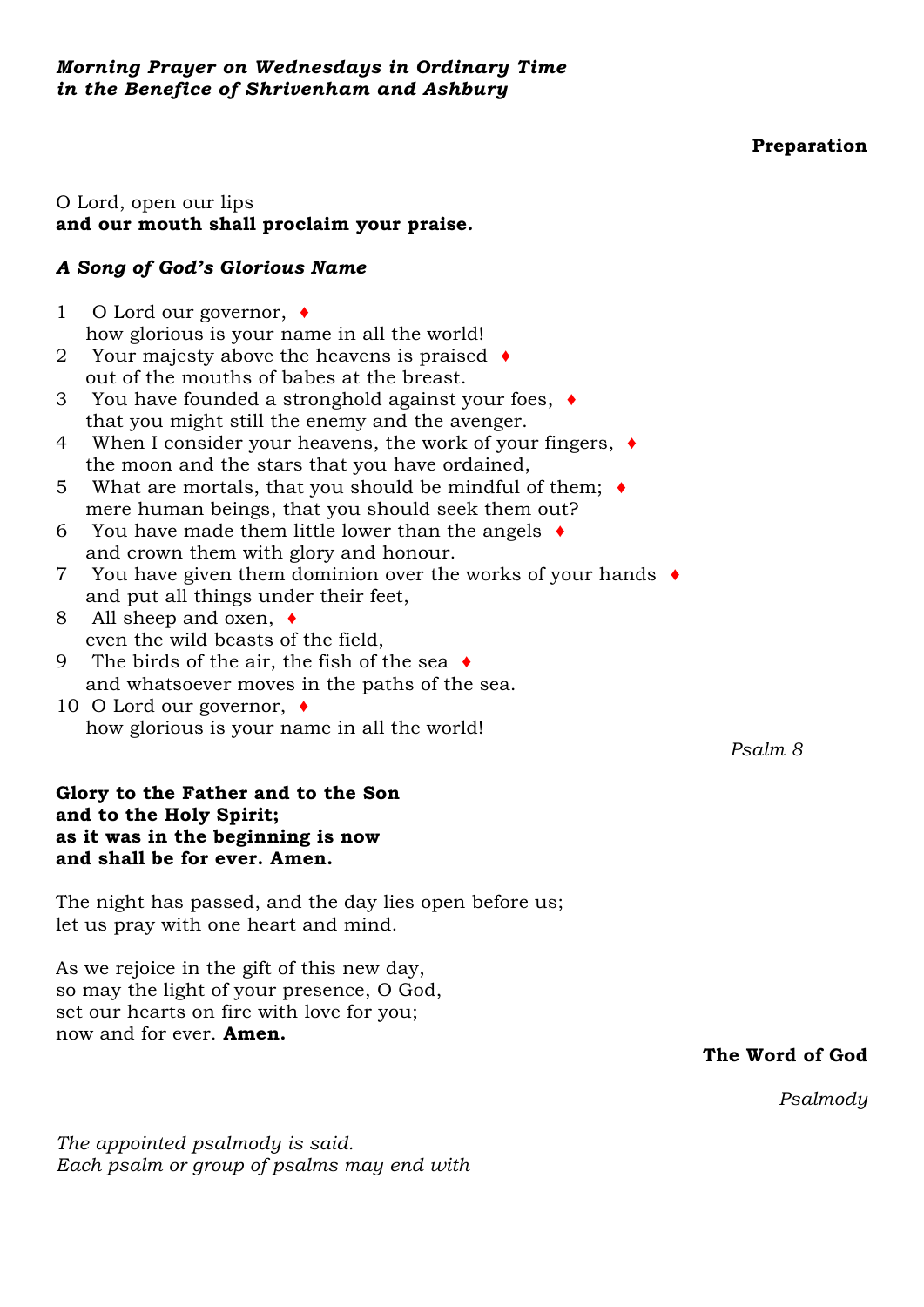**Glory to the Father and to the Son and to the Holy Spirit; as it was in the beginning is now and shall be for ever. Amen.**

### **A reading from Scripture**

*Canticle*

### *A Song of the Word of the Lord*

#### **Return to the Lord, who will have mercy, to our God, who will richly pardon.**

- 1 Seek the Lord while he may be found, ♦ call upon him while he is near;
- 2 Let the wicked abandon their ways, ♦ and the unrighteous their thoughts;
- 3 Return to the Lord, who will have mercy; ♦ to our God, who will richly pardon.
- 4 'For my thoughts are not your thoughts, ♦ neither are your ways my ways,' says the Lord.
- 5 'For as the heavens are higher than the earth, ♦ so are my ways higher than your ways and my thoughts than your thoughts.
- 6 'As the rain and the snow come down from above, ♦ and return not again but water the earth,
- 7 'Bringing forth life and giving growth, ♦ seed for sowing and bread to eat,
- 8 'So is my word that goes forth from my mouth; ♦ it will not return to me fruitless,
- 9 'But it will accomplish that which I purpose, ♦ and succeed in the task I gave it.'

**Glory to the Father and to the Son and to the Holy Spirit; as it was in the beginning is now and shall be for ever. Amen.**

**Return to the Lord, who will have mercy, to our God, who will richly pardon.**

### **A reading from Scripture**

Lord, you will guide me with your counsel and afterwards receive me with glory. **Lord, you will guide me with your counsel and afterwards receive me with glory.** For I am always with you; you hold me by my right hand. **And afterwards receive me with glory.**

*Isaiah 55.6-11*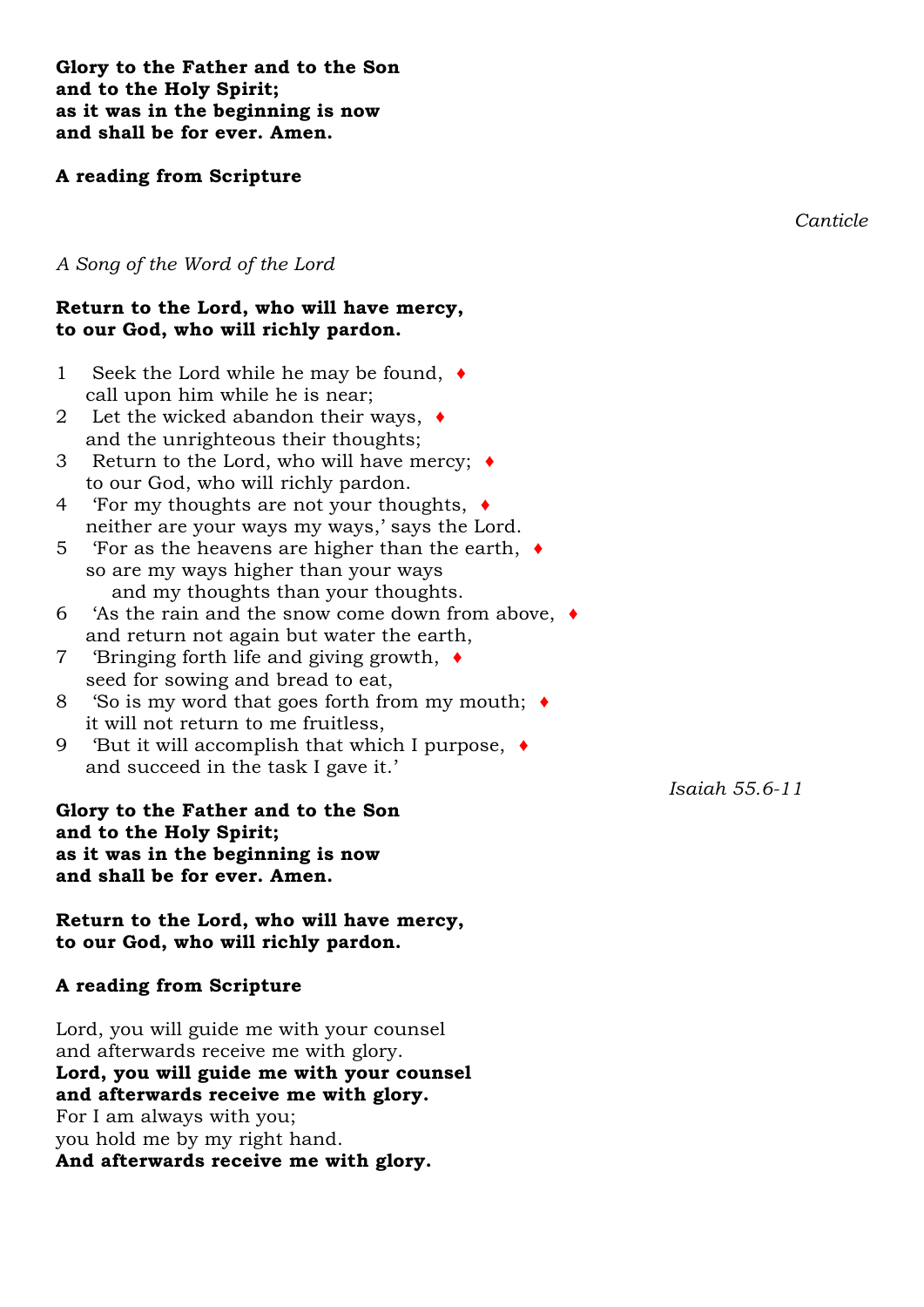Glory to the Father and to the Son and to the Holy Spirit. **Lord, you will guide me with your counsel and afterwards receive me with glory.**

*from Psalm 73*

*The Benedictus* 

### **You show mercy to our ancestors, and remember your holy covenant.**

- 1 Blessed be the Lord the God of Israel, ♦ who has come to his people and set them free.
- 2 He has raised up for us a mighty Saviour, ♦ born of the house of his servant David.
- 3 Through his holy prophets God promised of old ♦ to save us from our enemies,
	- from the hands of all that hate us,
- 4 To show mercy to our ancestors, ♦ and to remember his holy covenant.
- 5 This was the oath God swore to our father Abraham: ♦ to set us free from the hands of our enemies,
- 6 Free to worship him without fear,  $\triangleleft$ holy and righteous in his sight all the days of our life.
- 7 And you, child, shall be called the prophet of the Most High, ♦ for you will go before the Lord to prepare his way,
- 8 To give his people knowledge of salvation ♦ by the forgiveness of all their sins.
- 9 In the tender compassion of our God ♦ the dawn from on high shall break upon us,
- 10 To shine on those who dwell in darkness and the shadow of death, ♦ and to guide our feet into the way of peace.

*Luke 1.68-79*

**Glory to the Father and to the Son and to the Holy Spirit; as it was in the beginning is now and shall be for ever. Amen.**

**You show mercy to our ancestors, and remember your holy covenant.**

**Prayers**

### *Intercessions are offered*

- ¶ *for the day and its tasks*
- ¶ *for the world and its needs*
- ¶ *for the Church and her life*

*These responses may be used*